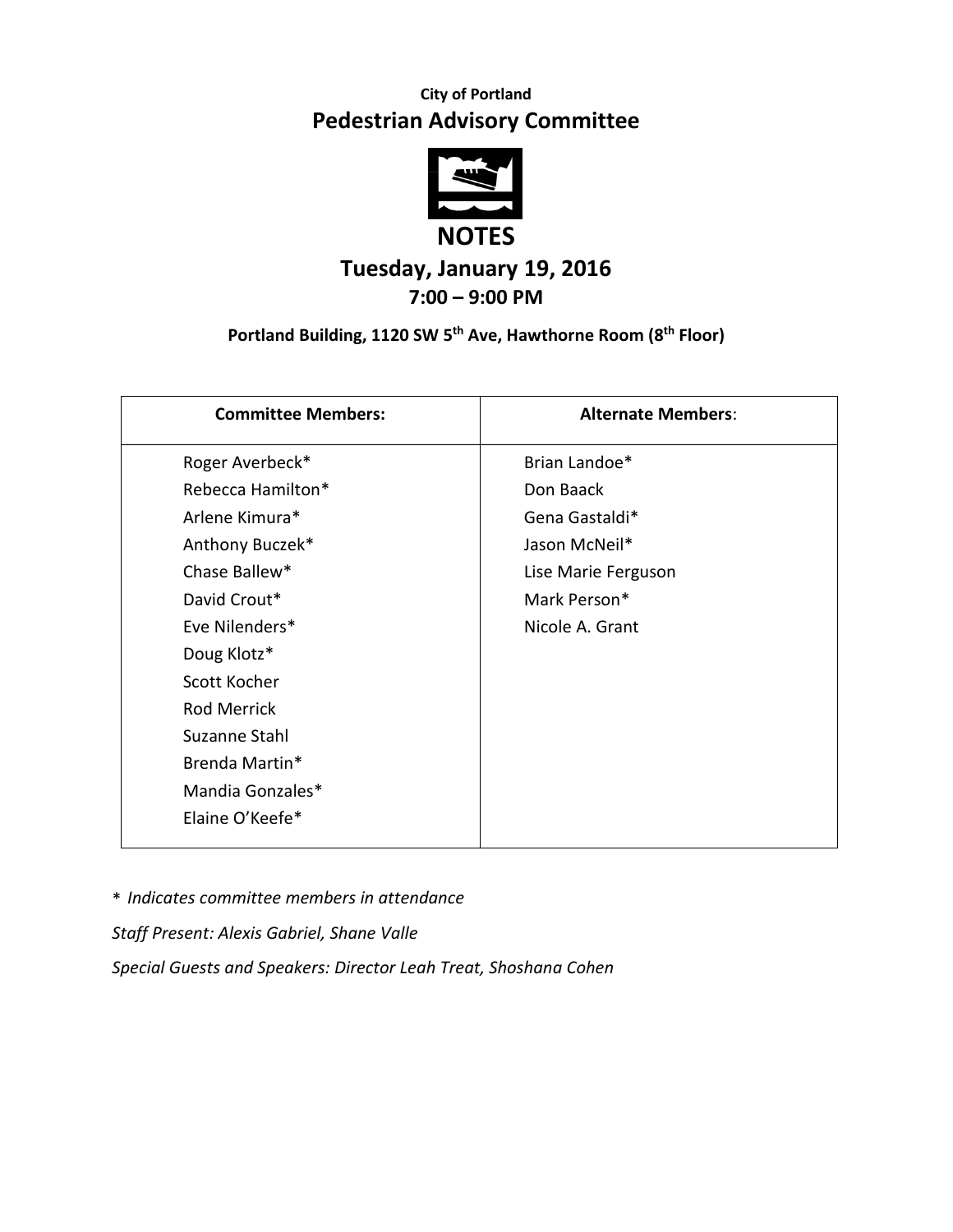### **Introductions/Announcements**

### **Remarks from Director Treat and Q&A**

PBOT Director Leah Treat updated the PAC on recent progress around the bureau, including the gains made in the Portland Progress plan. Highlights were the recent launching of bikeshare, the adoption and implementation of federal ADA requirements in a timely manner (without being sued—ADA [Transition](https://www.portlandoregon.gov/oehr/65426) Plan), updating the [Transportation](https://www.portlandoregon.gov/transportation/63710) System Plan, [vision](https://www.portlandoregon.gov/transportation/66612) zero.

Q: what are PBOTs priorities for 2016?

A: (answered above)

Q: Priorities concerning pedestrian environment

A: Everyone is a pedestrian—i care passionately about people being able to get to school and transit. Focusing on designing our network for pedestrian safety also helps to achieve the City's climate goals. Some pedestrian-related projects launching in 2016: Central City improvement project planning, Foster-Powell

Q: Will city require developers to include alternate paths in developments?

A: Yes. We are shifting from asking them to do it to requiring developers to do it. Also going to charge developers a "inconvenience fee" for when construction spills into the right of way to discourage developers from taking over sidewalks when they do construction and redevelopments.

#### Q:

A: PBOT has done a lot of work in its Vision Zero program—it's bringing many bureaus and agencies to the table to talk about roadway safety; PBOT cannot realize Vision Zero alone. More than 50% of roadway fatalities are pedestrians. People in E Multnomah County are two times more likely to die on the roadway than people in other places in the city.

Having increased enforcement in the lower income and higher percentage minority areas which are also the areas where more of the high crash corridors are—will lead for more opportunities for those groups to be stopped for DUI or speeding.

The active transportation budget has been the most cut throughout the years.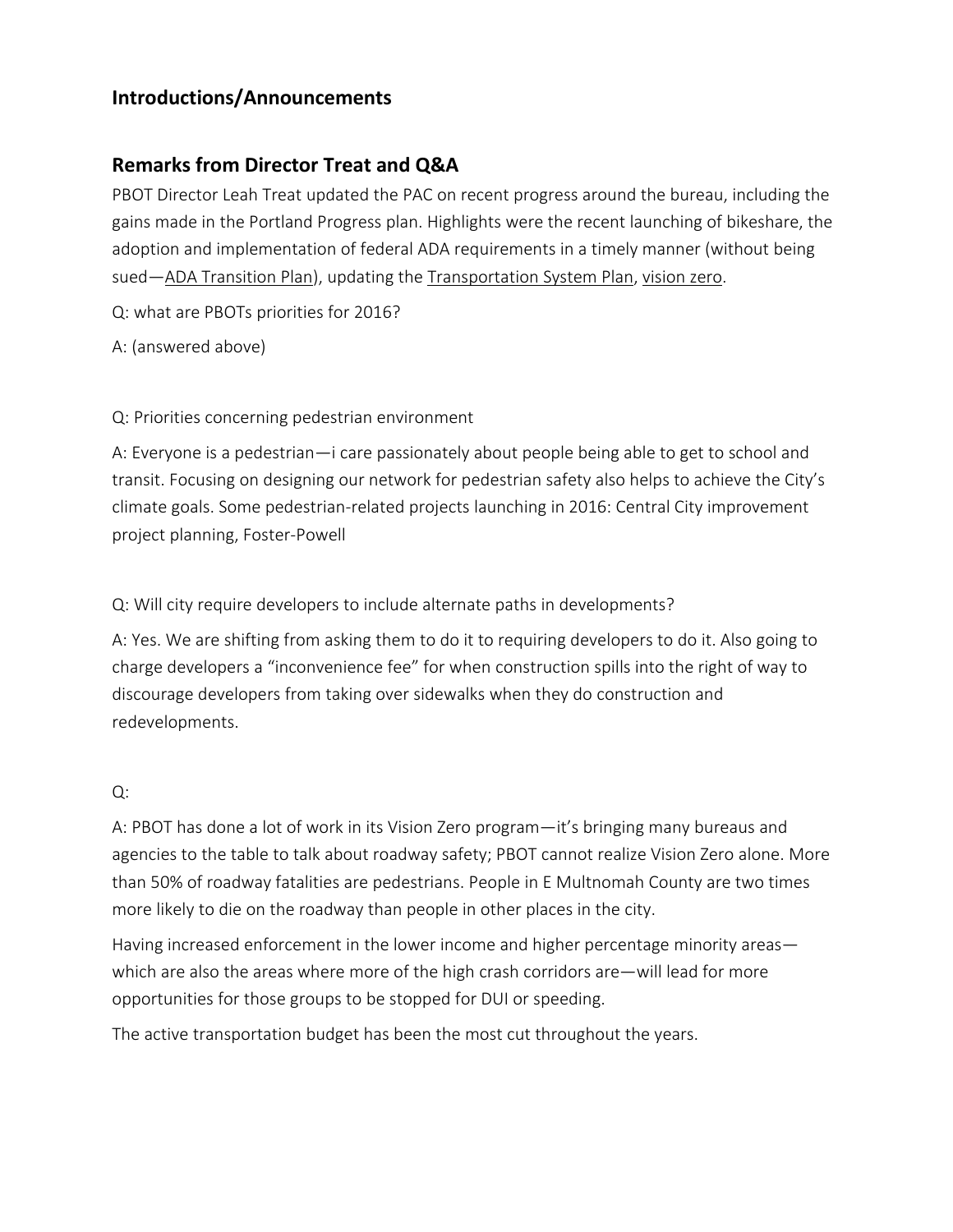Q: ODOT vs PBOT—do you see safety concerns being handed to ODOT in our high crash corridors? Is that preferable?

A: ODOT has the same challenges in terms of resource constraints—they are a highway agency, so that is what they do. They have become better partners. FHWA has approved the NACTO design guide, making it easier for ODOT to accept some alternative design. ODOT is very interested in handing over the roads in Portland over to PBOT, but they have to be at a certain level for the City to accept. (Would it be a better situation for the the citizens of the City if the City lowers its adoption standards?) It's not just PBOT, we have environmental services, stormwater requirements, utility requirements—it's not just the pavement that is substandard.

#### *Top priorities for Director Treat and PBOT*

- There are huge sections of the city that just aren't accessible to pedestrian. There is a failure on the City's part to value the existing sidewalk network (pedestrian network). I don't understand the lack of awareness of citizens' responsibility to keep the sidewalk in front of their dwellings—more messaging about citizens' responsibility
- Would like to see PBOT have the same reputation on ped issues as bike issues
- Informational signage needs to be universal, symbolic.
- Continue coordinating between PBOT and ODOT
- I live a block off of 82nd, but I am very excited about the 70s greenway. There isn't much representation for East Portland—[neighborhood](https://www.portlandoregon.gov/transportation/50518) greenways don't always feel like they are also for pedestrians. People don't get as excited about walking as they do biking.
- How can we make the pedestrian cool?
- Safety and accessibility as a less able-bodied person or a mother of children is a primary concern
- Safety and pedestrian visibility at night—Portland is so poorly lit at night.
- Enforcing crosswalk safety—those stings seem to be effective.
- Speed limits should match what they should be for the facility and pedestrian safety
- Hawthorne, a street with a lot of culture and foot traffic—the focus should be more on the pedestrian atmosphere.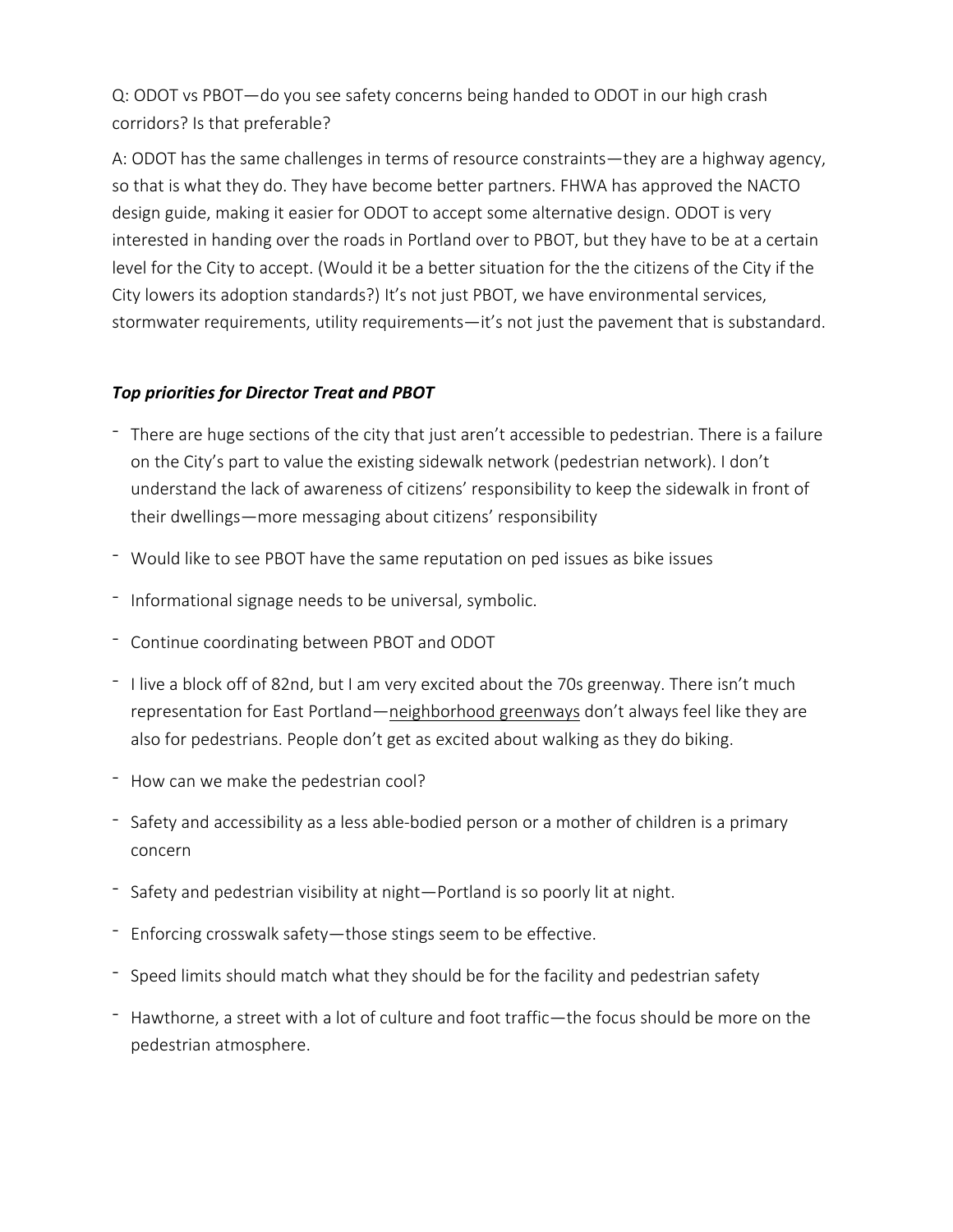- Work on formalizing pedestrian network completion projects—how can staff make the difficult priority decisions when money is available. Staff need to be aware of community desires and demands when considering which projects to select.

Other links for reference

- [EcoNorthwest](http://www.econw.com/)
- East [Portland](https://www.portlandoregon.gov/transportation/54306) in Motion (EPIM)
- Dolan vs City of [Tigard](https://en.wikipedia.org/wiki/Dolan_v._City_of_Tigard) Court Case

## **City of Portland Fuel Tax discussion**

PBOT staff member Shoshana Cohen provided an overview of the latest proposal to raise new revenue for transportation safety and maintenance projects in the City. A 10 cent tax would be levied on regular gasoline and light weight diesel vehicles. Revenue would be split into money for street repairs and money for safety projects that also improve access. The growing consensus around gas tax is driven by the lack of transportation funding support from the state and federal levels.

This tax will be discussed in City Council on January 27th 2016

- Q: Why the sunset after 4 years
- A: Based on initial feedback about the measure
- Q: Why only 10 cents? Why not 50?

A: This is what it seems like there is the most comprehensive support for. It can be extended and increased.

Q: This is in lieu of the street fee being looked at last year?

A: Yes.

#### **Hot topics**

#### **Multnomah County Bridges**

Would like two volunteers from the PAC to discuss active transportation issues that pertain to the County's bridges. There were no volunteers from the PAC